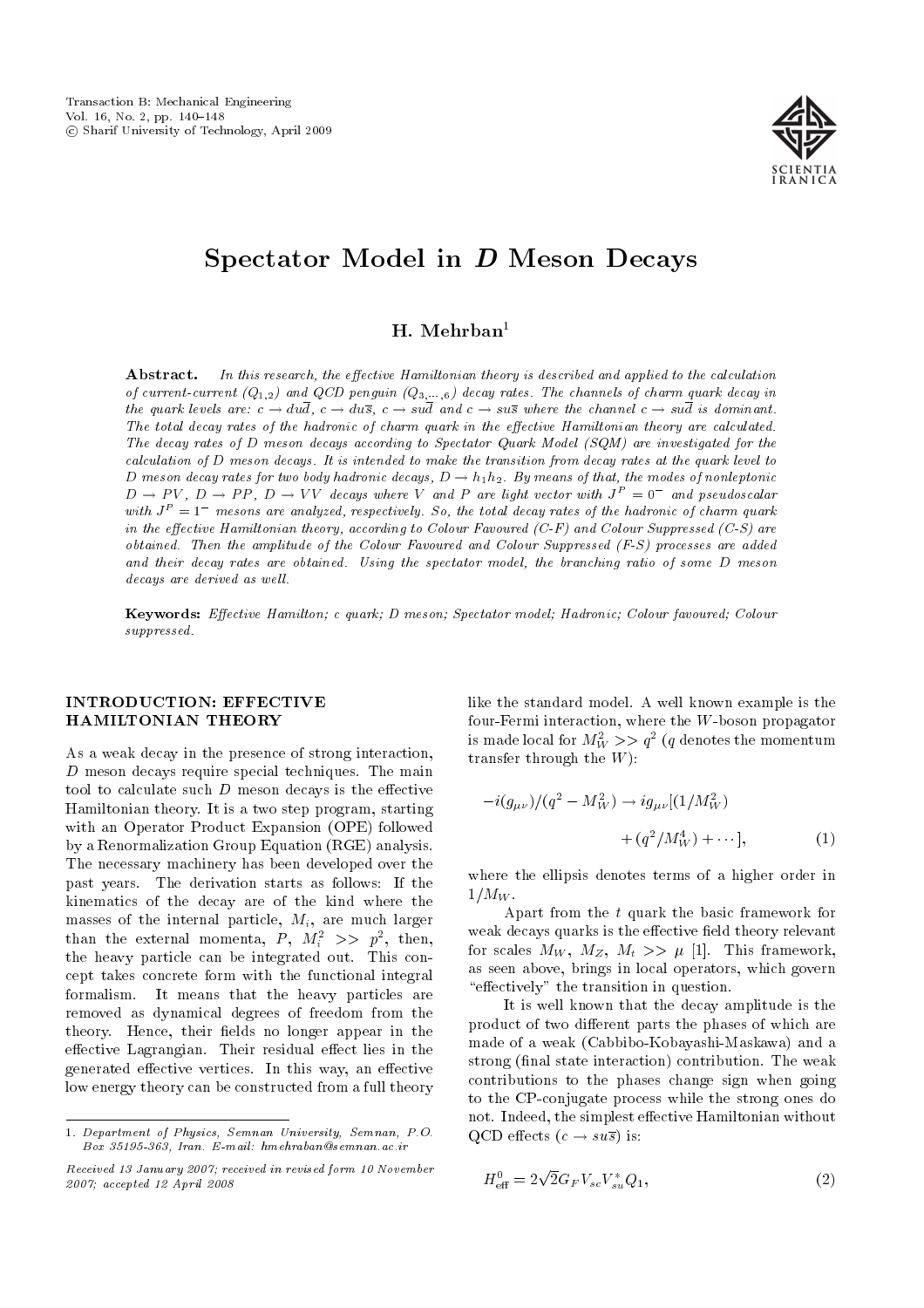where  $G_F$  is the Fermi constant,  $V_{ij}$  are the relevant CKM factors and:

$$
Q_1 = (\overline{s}_{\alpha} c_{\alpha})_{V-A} (\overline{u}_{\beta} s_{\beta})_{V-A},
$$
\n(3)

is a  $(V - A)$ .  $(V - A)$  is the current-current local operator.

This simple tree amplitude introduces a new operator,  $Q_2$ , and is modified by the QCD effect to:

$$
H_{\text{eff}} = 2\sqrt{2}G_F V_{sc} V_{su}^*(C_1 Q_1 + C_2 Q_2), \tag{4}
$$

$$
Q_2 = (\overline{s}_{\beta} c_{\alpha})_{V-A} (\overline{u}_{\alpha} s_{\beta})_{V-A}, \qquad (5)
$$

where  $C_1$  and  $C_2$  are Wilson coefficients. The situation in the standard model is, however, more complicated because of the presence of additional interactions in particular penguins, which effectively generate new operators. These are, in particular, the gluon, photon and  $Z^0$ -boson exchanges and penguin  $c$  quark contributions, as seen before.

Consequently, the relevant effective Hamiltonian for D-meson decays generally involves several operators,  $Q_i$ , with various colour and Dirac structures, which are different from  $Q_1$ . The operators can be grouped into two categories [2]:  $i = 1, 2$ -current-current operators;  $i = 3, \dots, 6$ -gluonic penguin operators. Moreover, each operator is multiplied by a calculable Wilson coefficient,  $C_i(\mu)$ :

$$
H_{\text{eff}} = 2\sqrt{2}G_F \sum_{i=1}^{6} d_i(\mu) Q_i(\mu), \qquad (6)
$$

where scale  $\mu$  is discussed below,  $d_i(\mu) = V_{\text{CKM}}C_i(\mu)$ and  $V_{\text{CKM}}$  denotes the relevant CKM factors that are:

$$
d_{1,2} = V_{ic}V_{jk}^{*}C_{1,2},
$$
  

$$
d_{3,\cdots,6} = -V_{tc}V_{tk}^{*}C_{3,\cdots,6}.
$$
  
(7)

#### EFFECTIVE HAMILTONIAN DECAY RATES

The effective  $\Delta C = 1$  Hamiltonian at scale  $\mu = O(m_c)$ for tree plus penguin term is given by:

$$
H_{\text{eff}}^{\Delta C=1} = 2\sqrt{2}G_F\{[d_{1s}(\mu)Q_1^s(\mu) + d_{2s}(\mu)Q_2^s(\mu)] + [d_{1d}(\mu)Q_1^d(\mu) + d_{2d}(\mu)Q_2^d(\mu)] - \sum_{i=3}^6 d_i(\mu)Q_i(\mu)\}.
$$
\n(8)

Here,  $d_1, \ldots, d_n$  are defined by Equation 7,  $d_{1,2s,d}$  =  $d_{1,2}(i = j = s, d)$  and index k refers to d or s quarks. The partial decay rate in the  $c$  rest frame is (see Appendix A):

$$
d^2\Gamma_{Q_1,\dots,Q_6}/dp_i dp_k = (G_F^2/\pi^3)p_i p_k E_{\overline{j}}\{\alpha_1(p_i.p_k/E_iE_k) + \alpha_2(p_i.p_{\overline{j}}/E_iE_{\overline{j}}) + \alpha_3(m_k m_{\overline{j}}/E_kE_{\overline{j}})\}.
$$
\n(9)

After the change of variable to  $x$  and  $y$ , the decay rate is given by:

$$
d^2\Gamma_{Q_1,\dots,Q_6}/dxdy = \Gamma_{0c}I_{ps}^{EH}.
$$
\n(10)

#### SPECTATOR MODEL

In the spectator model [3], the spectator quark is given a non-zero momentum, having in this work a Gaussian distribution represented by a free (but adjustable) parameter,  $\Lambda$ :

$$
P(|p_s|^2) = (1/\pi^{3/2} \Lambda^3) e^{-(p_s^2/\Lambda^2)}.
$$
 (11)

The probability distribution of a three momentum for spectator quarks is given by:

$$
dP(p_s) = P(|p_s|^2)d^3p_s = P(|p_s|^2)d\Omega p_s^2 dp_s.
$$
 (12)

And  $P(|p_s|^2)$  is normalized according to:

$$
4\pi \int_0^\infty P(|p_s|^2) p_s^2 dp_s = 1.
$$
 (13)

Here, however, a tentative spectator model is considered based upon the idea of duality between quark and hadron physics at the high energies of c quark and D meson decays. The decays at the quark level, even including the penguins, are basically short distance processes. In our proposed spectator quark model, the long distance hadronization is largely a matter of incoherently assigning regions of the final quark phase space to the different mesonic systems. For example, consider a D meson  $c\overline{u}$  or  $c\overline{d}$  to be a heavy stationary c quark accompanied by a light spectator constituent antiquark, which has a spherically symmetric normalized momentum distribution,  $P(|p_s|^2)d^3p_s$ . The total meson decay rate through a particular mode is then assumed to be:

$$
\Gamma_{\text{total}} = \int \frac{d^2 \Gamma}{dp_i dp_k} P(|p_s|^2) d^3 p_s dp_i dp_k, \qquad (14)
$$

which is equal to the initiating decay rate. Ignoring, for the moment, any constraints due to quark colour, it is supposed the spectator antiquark,  $q_s$ , combines with the quark,  $q$  ( $q = q_i$  or  $q_k$ ), to form the meson system.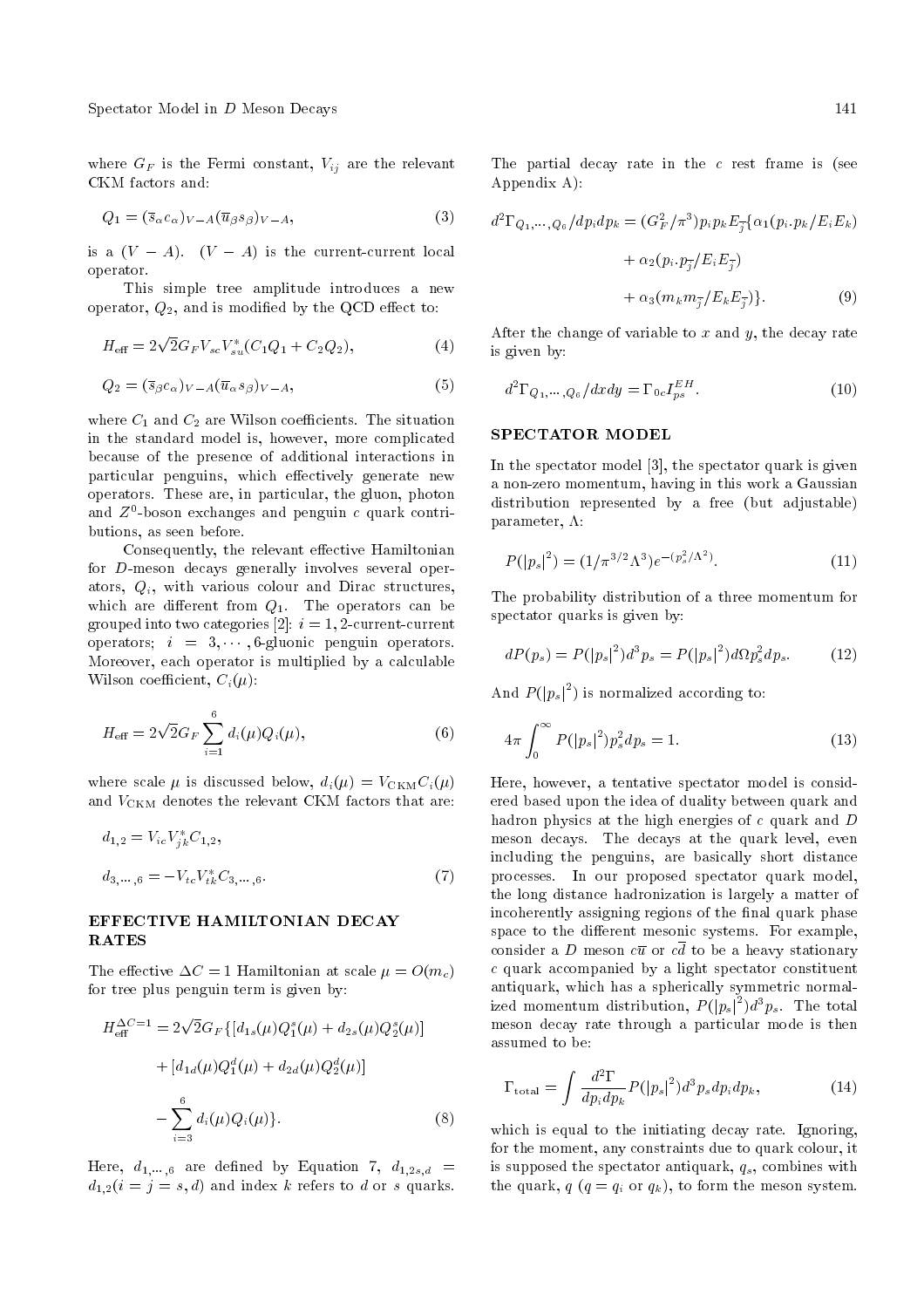For example, if  $q = q_i$ , a mass,  $M_{q_i q_s}$ , is assigned to the system such that:

$$
M_{is}^{2} = (p_{i} + p_{s}).(p_{i} + p_{s}) = m_{i}^{2} + m_{s}^{2}
$$

$$
+ 2(E_{i}E_{s} - p_{i}p_{s}\cos\theta_{is}).
$$
 (15)

Constraining  $p_i$  and  $p_s$  to have mass  $M_{is}$ , it can be inferred from Equation 14 that:

$$
\frac{d\Gamma}{dM_{is}} = 2M_{is} \int \frac{d^2 \Gamma}{dp_i dp_k} P(|p_s|^2) \delta(M_{is}^2 - m_i^2 - m_s^2)
$$

$$
-2(E_i E_s - p_i p_s \cos \theta_{is}))
$$

$$
\times 2\pi p_s^2 dp_s d(\cos \theta_{is}) dp_i dp_k.
$$
 (16)

Hence:

$$
\frac{d\Gamma}{dM_{is}} = 2\pi M_{is} \int \frac{p_s dp_s}{p_i} \frac{d^2\Gamma}{dp_i dp_k} P(|p_s|^2) dp_i dp_k, \quad (17)
$$

where the integration region is restricted by the condition  $|\cos \theta_{is}| \leq 1$ . We also assign a mass,  $M_{k,j}$ , to the second quark-antiquark system such that:

$$
M_{k\bar{j}}^2 = (p_k + p_{\bar{j}}) \cdot (p_k + p_{\bar{j}}) = m_k^2 + m_{\bar{j}}^2
$$
  
+ 2(E\_k E\_{\bar{j}} - p\_k p\_{\bar{j}} \cos \theta\_{k\bar{j}}), (18)

or:

$$
M_{k\overline{j}}^2 = (p_k + p_{\overline{j}}) \cdot (p_k + p_{\overline{j}}) = (p_b - p_i) \cdot (p_c - p_i)
$$
  
=  $m_c^2 + m_i^2 - 2m_c E_i$ . (19)

The variable  $E_i$  or  $p_i$  determines the mass,  $M_{k,j}$ . Taking this mass to be the independent variable, we have:

$$
\frac{d^2\Gamma}{dM_{is}dM_{k\bar{j}}} = \frac{2\pi M_{is}M_{k\bar{j}}}{m_c} \int \frac{E_i p_s}{p_i^2} \frac{d^2\Gamma}{dp_i dp_k} P(|p_s|^2) dp_s dp_k.
$$
\n(20)

The integration range is restricted by  $|\cos \theta_{ki}| \leq 1$ ,

$$
\cos \theta_{k\bar{j}} = (m_k^2 + m_{\bar{j}}^2 - M_{k\bar{j}}^2 + 2E_k E_{\bar{j}})/2p_k p_{\bar{j}}.
$$
 (21)

This mode of quark and antiquark combination process is called (C-F) (Colour Favoured). Finally, by integration, the partial decay rates,  $\Gamma(M_{is}, M_{k_j^-}),$  are computed into quark systems with masses less than  $M_{is}$ and  $M_{k\overline{j}}$ . With suitable binding, these partial decay rates are equated with corresponding rates into mesons. Of particular interest are the quark antiquark systems forming the lowest mass  $0^-$  and  $1^-$  meson states, as data exists for charmed quark systems that can be used to test the spectator quark model.

It is also possible that the spectator antiquark combines with the quark  $q_k$  for which we get:

$$
\frac{d^2\Gamma}{dM_{ks}dM_{i\bar{j}}} = \frac{2\pi M_{ks}M_{i\bar{j}}}{M_c} \int \frac{E_k p_s}{p_k^2}
$$

$$
\frac{d^2\Gamma}{dp_i dp_k} P(|p_s|^2) dp_s dp_i.
$$
(22)

This process Colour Suppressed (C-S). In some meson decays, for example,  $D^+(c\overline{d}) \rightarrow (d\overline{d}) + (\overline{d}u)$  is initiated by the quark decay,  $c \rightarrow du\overline{d}$ , and the spectator,  $\overline{d}$ , could have combined with the  $d$  or the  $u$ . In this case, results are shown if the processes produce incoherence or assume coherence. In sum, the decay rates of B mesons for process (C-F) and process (C-S) are:

$$
\Gamma_{\text{(C-F)}} = \int_{m_{\text{min}}}^{m_{\text{cut}}} \int_{s}^{s} \frac{d^2 \Gamma}{d M_{is} d M_{k\bar{j}}} d M_{is} d M_{k\bar{j}},
$$
\n
$$
\Gamma_{\text{(C-S)}} = \int_{m_{\text{min}} k s}^{m_{\text{cut}} k s} \int_{m_{\text{min}} i\bar{j}}^{m_{\text{cut}} i\bar{j}} \frac{d^2 \Gamma}{d M_{ks} d M_{i\bar{j}}} d M_{ks} d M_{i\bar{j}}.
$$
\n(23)

where  $m_{\min i s} = (m_{q_i} + m_{q_s}), m_{\text{cut } i s} = M_{q_i q_s}$  and so on. Turning now to the colour factors, what may be regarded as two extreme possibilities are examined. In the first, here called model  $(A)$ , Equations 9, 20 and 22 are taken at face value, that is, no attempt is made to follow the flow of colour and it is assumed that all colour flow is looked after by the gluon fields in the meson system. In the second, here called model (B), consider the possibility that the lowest mass meson states are only formed if the quark-antiquark pairs are in a colour singlet state. That is, it is assumed that the colour distribution caused by a quark-antiquark pair in an octet state will result in more complex meson systems than the lowest mass  $0^-$  and  $1^-$  states.

Projecting out the colour singlet states results only in a modification of coefficients  $\alpha_1, \alpha_2$  and  $\alpha_3$  of Equation A3. Physical hadrons are singlets in colour space, and are termed colourless or white. Colour symmetry is absolute and weak quark currents are, as hadrons, white. This means, for example, that  $\overline{q}_s q_i$  is, in fact, a sum of three terms:

$$
q_s\overline{q}_i = q_{s\alpha}(h)\overline{q}_{i\alpha}(h) = q_s(1)\overline{q}_i(\overline{1}) + q_s(2)\overline{q}_i(\overline{2})
$$

$$
+ q_s(3)\overline{q}_i(\overline{3}), \qquad (24)
$$

where it suffices for  $1, 2$  and  $3$  to stand for yellow, blue and red, respectively. The spectator is a colour singlet with the c quark. Hence, the colour factors for  $Q_1$ ,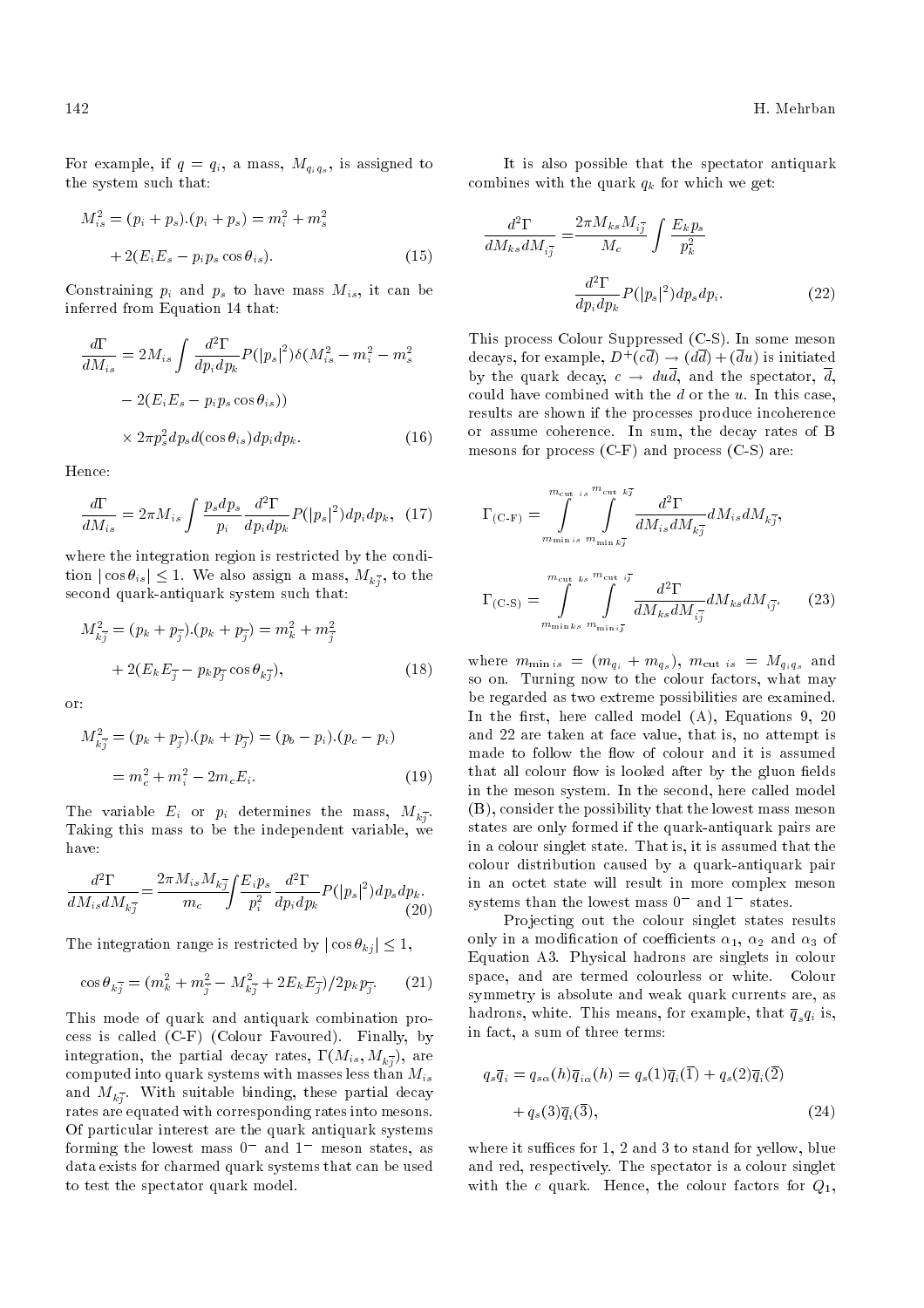# $Q_2Q_3, Q_4, Q_5$  and  $Q_6$  are given by:

$$
Q_1, Q_4, Q_6 \rightarrow
$$
 process (C-F)  $\equiv \sqrt{3}$ ,  
process (C-S)  $\equiv 1/\sqrt{3}$ ,  
 $Q_2, Q_3, Q_5 \rightarrow$  process (C-F)  $\equiv 1/\sqrt{3}$ ,  
process (C-S)  $\equiv \sqrt{3}$ .

Consequently, factors  $\alpha_1$ ,  $\alpha_2$  and  $\alpha_3$  of Equation A3 are different for process  $(C-F)$  and process  $(C-S)$  of model  $(B)$ . For process  $(C-F)$ , represented by Equation 27, they become:

$$
\alpha_1 = 3 |d_1 + (d_2/3) + (d_3/3) + d_4|^2,
$$
  
\n
$$
\alpha_2 = 3 |(d_5/3) + d_6|^2.
$$
\n(25)

While for process (C-S), represented by Equation 58, they are:

$$
\alpha_1 = 3 |(d_1/3) + d_2 + d_3 + (d_4/3)|^2 ,
$$
  
\n
$$
\alpha_2 = 3 |d_5 + (d_6/3)|^2 .
$$
\n(26)

#### EFFECTIVE HAMILTONIAN SPECTATOR **MODEL**

We try to calculate the spectator model for the general case, which we call the effective Hamiltonian spectator model. According to Equation 10, the total decay rates for current-current plus penguin operators in the Effective Hamiltonian are given by:

$$
\Gamma_{Q_1,\cdots,Q_6} = \Gamma_{0c} I_{ps}^{EH}.
$$
\n(27)

The differential decay rates for the two boson system in the spectator quark model for current-current plus penguin operators in the Effective Hamiltonian are given by (see Appendix B):

$$
\frac{d^2 \Gamma_{Q_1, \dots, Q_6}}{d(q_{si}/M_c)d(q_{k\bar{j}}/M_c)} = \Gamma_{0c} \frac{8q_{si}q_{k\bar{j}}}{\sqrt{\pi}M_c} \frac{\beta^2}{\Lambda} \frac{\sqrt{(2m_i/M_c)^2 + x^2}}{x^2} \times \int_0^1 dy \int_0^1 dz \zeta_{ps(q,z)}^{\text{eff}} z e^{-\beta^2 z^2}.
$$
\n(28)

Now, we can integrate over the two mass cuts (two boson systems), and obtain the hadronic decay rates, as follows:

$$
\Gamma'_{Q_1,\dots,Q_6} = \int_{\min}^{m_{\text{cut}}} \int_{\min'}^{m_{\text{cut}}'} \frac{d^2 \Gamma_{Q_1,\dots,Q_6}}{d(q_{si}/M_c)d(q_{k\bar{j}}/M_c)} dm_{\text{cut}} dm_{\text{cut}}',
$$

$$
= \Gamma_{0c} \int_{\min'}^{m_{\text{cut}}} \int_{\min'}^{m_{\text{cut}}'} \frac{8q_{si}q_{k\bar{j}}}{\sqrt{\pi}M_c} \frac{\beta^2}{\Lambda} \frac{\sqrt{(2m_i/M_c)^2 + x^2}}{x^2}
$$

$$
\int_0^1 dy \int_0^1 dz \zeta_{ps(q,z)}^{\text{eff}} z e^{-\beta^2 z^2} dm_{\text{cut}} dm_{\text{cut}}'. \tag{29}
$$

#### DECAY RATES OF PROCESSES C-F PLUS C-S  $(F + S)$  OF EFFECTIVE HAMILTONIAN

Now, we want to calculate the decay rates of the effective Hamiltonian  $(Q_1, \dots, Q_6)$  for  $F + S$  at quark-level and the spectator model. The effective Hamiltonian for  $F + S$ , is given by:

$$
H_{\text{eff}}^{A+B} = H_{\text{eff}}^{b \to ik\bar{j}} + H_{\text{eff}}^{b \to i\bar{j}k},\tag{30}
$$

where  $H_{\text{eff}}^{c \rightarrow ikj}$  is defined by Equation 8 and we can obtain  $H_{\text{eff}}^{c \to ijk}$  (see Appendix C). The decay rates of current-current plus penguin for  $F + S$  are given by (see Appendix C):

$$
d^2\Gamma_{EH}^{F+S}/dxdy = \Gamma_{0c}I_{pc}^{F+S}.
$$
\n(31)

#### NUMERICAL RESULTS

As an example of the use of the formalism above, we use the standard Particle Data Group [4] parameterization of the CKM matrix with the central values,

$$
\theta_{12}=0.221, \qquad \theta_{13}=0.0035, \qquad \theta_{23}=0.041,
$$

and choose the CKM phase,  $\delta_{13}$ , to be  $\pi/2$ . Following Ali and Greub [2], internal quark masses are treated in tree-level loops with the values (GeV)  $m_b = 4.88$ ,  $m_s =$ 0.2,  $m_d = 0.01$ ,  $m_u = 0.005$ ,  $m_c = 1.5$ ,  $m_e = 0.0005$ ,  $m_{\mu} = 0.1, m_{\tau} = 1.777$  and  $m_{\nu_e} = m_{\nu_{\mu}} = m_{\nu_{\tau}} = 0.$ 

Following G. Buccella [5], the effective Wilson coefficients,  $C_i^{\text{eff}}$ , is chosen for the various  $c \rightarrow q$ transitions.

a) The total decay rate and branching ratios hadronic modes, according to the effective Hamiltonian theory (see Equation 10), are shown in Table 1. We see that mode  $c \rightarrow su\overline{d}$  is dominant. The total c-quark decay rate of the effective Hamiltonian is given by:

$$
\Gamma_{\text{total}}^{EH}(c \to \text{ anything})
$$
  
=  $\Gamma(c \to s \text{ anything}) + \Gamma(c \to d \text{ anything})$   
= 9.261 × 10<sup>-13</sup> + 0.606 × 10<sup>-13</sup> GeV  
= 9.867 × 10<sup>-13</sup> GeV.

Table 1. Decay rates  $(\Gamma)$  and Branching Ratio (BR) of effective Hamiltonian of  $c$ -quark.

| <b>Process</b>                   | $\Gamma_{EH}$ $\times$ $10^{-15}$ | $\text{BR}_{EH} \times 10^{-3}$ |
|----------------------------------|-----------------------------------|---------------------------------|
| $c \rightarrow dud$              | 31.689                            | 32.12                           |
| $c \rightarrow du\overline{s}$   | 1.0785                            | 1.093                           |
| $c \rightarrow sud$              | 409.44                            | 414.95                          |
| $c \rightarrow s u \overline{s}$ | 23.836                            | 24 157                          |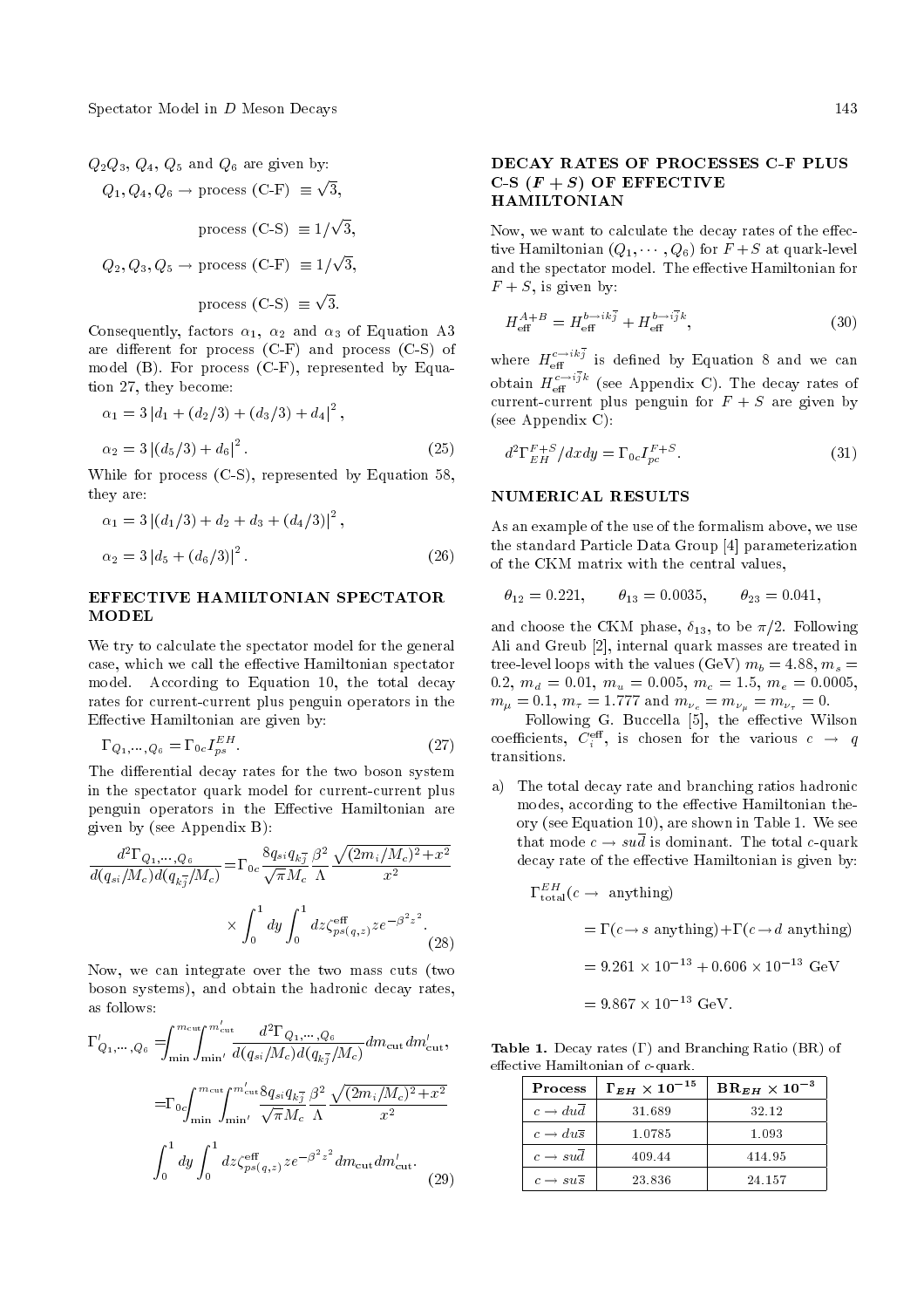b) Now the mean lives of the charm quark  $(D \text{ meson})$ are obtained theoretically and compared with the experimental mean life of  $D^{\pm}$ ,  $D^0$  and  $D_s^+$ , so:

Mean life 
$$
_{\text{theory}}^{EH}(D) = \hbar / \Gamma_{\text{total}}^{EH}
$$
  
= 1.067 × 10<sup>-12</sup> sec, (32)

and:

Mean life 
$$
_{exp}(D^{+}) = (1.040 \pm 0.007) \times 10^{-12}
$$
 sec,  
\nMean life  $_{exp}(D^{0}) = (0.410 \pm 0.001) \times 10^{-12}$  sec,  
\nMean life  $_{exp}(D_{s}^{+}) = (0.461 \pm 0.015) \times 10^{-12}$  sec. (33)

Also, we can compare the branching ratio of the semileptonic theoretically and experimentally, so:

$$
BR(c \to e^{+} \text{ anything})_{\text{theory}} = BR(c \to se^{+} \nu_{e})
$$

$$
+ BR(c \to de^{+} \nu_{e}) = 147.96 \times 10^{-3}
$$

$$
+ 8.702 \times 10^{-3} = 15.67 \times 10^{-2}, \qquad (34)
$$

and:

$$
BR_{\rm exp}(D^+ \to e^+ \text{ anything}) = (17.2 \pm 1.9) \times 10^{-2},
$$
  

$$
BR_{\rm exp}(D^0 \to e^+ \text{ anything}) = (6.87 \pm 0.8) \times 10^{-2},
$$
  

$$
BR_{\rm exp}(D_s^+ \to e^+ \text{ anything}) < 20 \times 10^{-2}. \tag{35}
$$

It is observed that the theoretical and experimental results are close.

c) In the spectator quark model, the value  $\Lambda = 0.6$ GeV [6] is used. For the maximum mass of the quark-antiquark systems,  $(m_{\text{cut}})$ , a value midway between the lowest mass  $1<sup>-</sup>$  state and the next most massive meson is taken. Thus, we take, for  $(s\overline{u})$  or  $(s\bar{d})$ ,  $m_{\text{cut}(u\bar{d})} = 0.877 \text{ GeV}$  between  $\rho(0.770)$  and  $a_0(0.984)$ ; for  $(u\overline{u})$  and  $(d\overline{d})$ ,  $m_{cut(u\overline{u})} = m_{cut(d\overline{d})}$ 0.870 GeV between  $\omega(0.782)$  and  $\eta'(0.958)$ .

For example, it is possible to calculate the Branching Ratios of mode  $c \rightarrow du\overline{d}$  in the treelevel and in the effective Hamiltonian spectator model. The mode,  $c \rightarrow du\overline{d}$ , is for decays  $D^+ \rightarrow$  $\pi^0 \pi^+ , \,\, D^+ \,\, \rightarrow \,\, \eta \pi^+ , \,\, D^+ \,\, \rightarrow \,\, \rho^0 \pi^+ , \,\, D^+ \,\, \rightarrow \,\, \omega \pi^+ ,$  $D^+$   $\;\rightarrow$   $\; \pi^0 \rho^+ , \;\; D^+ \;\rightarrow \;\eta \rho^+ , \;\; D^+ \;\rightarrow \;\; \rho^0 \rho^+ \;\; {\rm and}$  $D^+ \rightarrow \omega \rho^+$ . In this case, we have got a twoboson system and, therefore, two masses of cut for the boson system. Masses of cut for a two boson system,  $m_{\text{cut1}} = 0.870/M_c$  and  $m_{\text{cut2}} = 0.877/M_c$ are chosen. Theoretically, the branching ratio of the effective Hamiltonian spectator model is given by:

$$
BR_{EH}(c \to dud)
$$
  
=  $\Gamma_{EH}(c \to du\bar{d})_{\text{cut1},\text{cut2}} / \Gamma_{\text{total EH}}(c \to \text{anything})$   
= 1.2502 × 10<sup>-14</sup> / 9.867 × 10<sup>-13</sup>  
= 1.2671 × 10<sup>-2</sup>.

The masses of some mesons and the masses of cut are shown in Table 2. The results are presented in Table 3 and compared, where data is available, with the sum of the branching ratios into mesons with masses less than the above cutoff masses. Also, all the experimental and theoretical D meson decays in the spectator model are classied and given in Table 3.

d) The decay rates of c quark for  $F + S$  (shown in Table 4), and the total decay rates of  $F + S$  are given by:

$$
(c \to du\overline{d}) \quad D^+ \to (\pi^0, \eta, \rho^0, \omega), (\pi^+, \rho^+),
$$
  
\n
$$
BR_{EH}^{F+S} = 2.1023 \times 10^{-2},
$$
  
\n
$$
(c \to su\overline{d}) \quad D^+ \to (\pi^+, \rho^+), (\overline{K}^0, \overline{K}^{*+}),
$$
  
\n
$$
BR_{EH}^{F+S} = 51.2871 \times 10^{-2},
$$
  
\n
$$
(c \to su\overline{s}) \quad D^+ \to (\eta', \phi), (K^+, K^{*+}),
$$
  
\n
$$
BR_{EH}^{F+S} = 3.8671 \times 10^{-2}.
$$

Table 2. The masses of some mesons and the masses of cut for D meson decay processes.

| System of                         | Particle       | Mass  | <b>Cutoff Mass</b> |
|-----------------------------------|----------------|-------|--------------------|
| Quark                             |                | (GeV) | (GeV)              |
|                                   | Κ              | 0.494 |                    |
| $s\overline{u},\,s\overline{d}$   | $K^*$          | 0.892 | 1.081              |
|                                   | $K^{\ast\ast}$ | 1.270 |                    |
|                                   | $\pi$          | 0.140 |                    |
| $u\overline{d}$                   | $\rho$         | 0.770 | 0.877              |
|                                   | $a_0$          | 0.984 |                    |
|                                   | $\pi^0$        | 0.140 |                    |
|                                   | $\eta$         | 0.547 |                    |
| $u\overline{u}$ , $d\overline{d}$ | $\rho^0$       | 0.770 | 0.870              |
|                                   | $\omega$       | 0.782 |                    |
|                                   | $\eta'$        | 0.958 |                    |
|                                   | $\eta'$        | 0.958 |                    |
| $s\overline{s}$                   | $\phi$         | 1.020 | 1.150              |
|                                   | φ              | 1.680 |                    |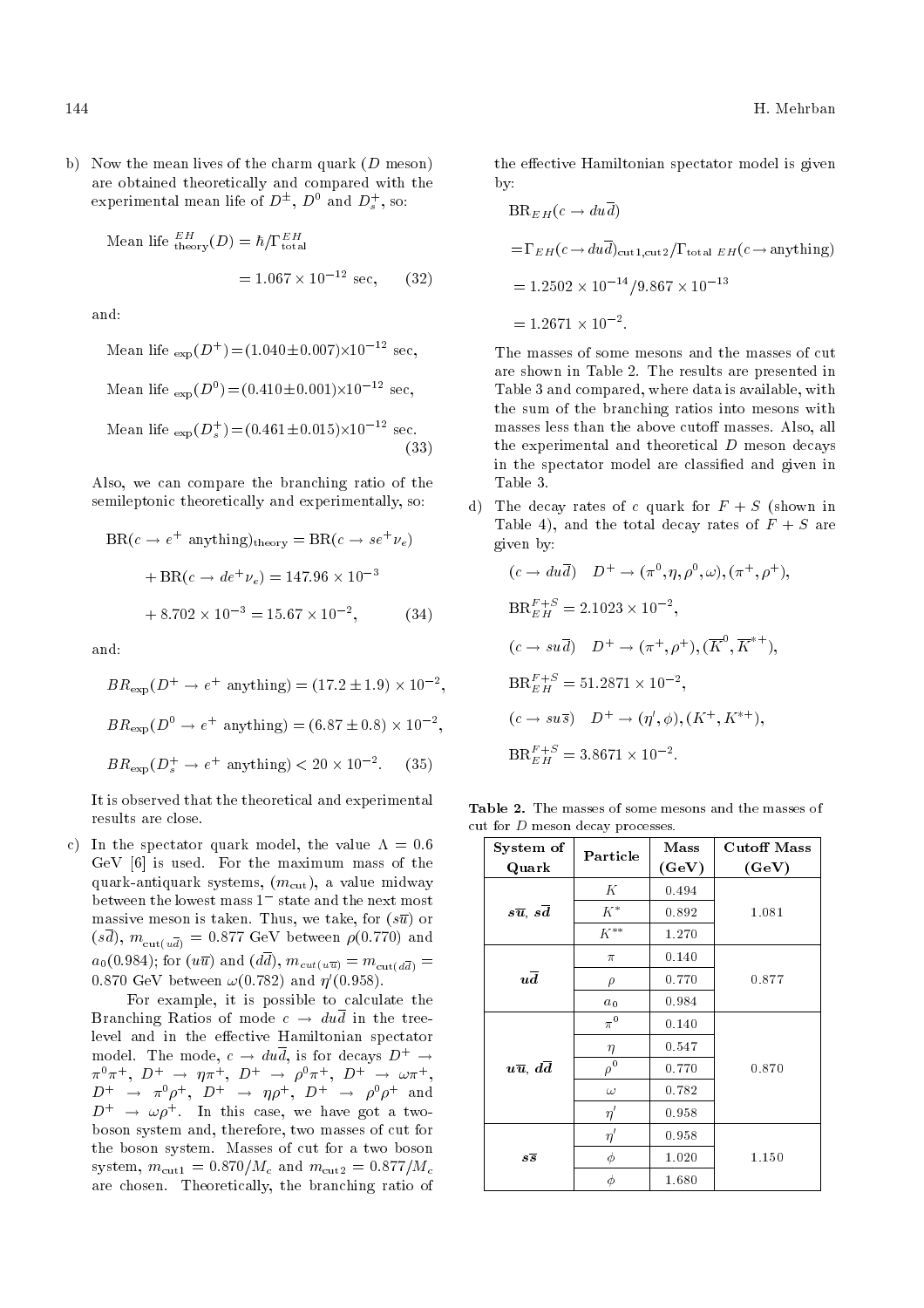Table 3. Experimental and theoretical processes of spectator model of branching ratios of hadronic for D meson decays.

| $1-$  | Decay of $c$ quark                                                                                                                                                                     |                                                                                      |                                          |  |  |  |
|-------|----------------------------------------------------------------------------------------------------------------------------------------------------------------------------------------|--------------------------------------------------------------------------------------|------------------------------------------|--|--|--|
| $2 -$ | Decay of $D$ meson, process $(C-F)$                                                                                                                                                    |                                                                                      |                                          |  |  |  |
| $3-$  | Decay of $D$ meson, process $(C-S)$                                                                                                                                                    |                                                                                      |                                          |  |  |  |
| $4-$  | Experimental branching ratio, process (C-F)                                                                                                                                            |                                                                                      |                                          |  |  |  |
| $5-$  | Total experimental branching ratio, process (C-F)                                                                                                                                      |                                                                                      |                                          |  |  |  |
| $6-$  | Experimental branching ratio, process (C-S)                                                                                                                                            |                                                                                      |                                          |  |  |  |
| $7-$  | Total experimental branching ratio, process $(B)$                                                                                                                                      |                                                                                      |                                          |  |  |  |
| 8-    | $m_{\text{cut1}} \times M_c$ GeV, $m_{\text{cut2}} \times M_c$ GeV, process (C-F)                                                                                                      |                                                                                      |                                          |  |  |  |
| $9-$  | $m_{\text{cut1}} \times M_c$ GeV, $m_{\text{cut2}} \times M_c$ GeV, process (C-S)                                                                                                      |                                                                                      |                                          |  |  |  |
| $10-$ | Effective Hamiltonian branching ratio, model (A), process (C-F)                                                                                                                        |                                                                                      |                                          |  |  |  |
| $11-$ | Effective Hamiltonian branching ratio, model (A), process (C-S)                                                                                                                        |                                                                                      |                                          |  |  |  |
| $1-$  | $c \rightarrow du\overline{d}$                                                                                                                                                         |                                                                                      |                                          |  |  |  |
| $2 -$ | $D^+ \to (\pi^0, \eta, \rho^0, \omega), (\pi^+, \rho^+), D^0 \to (\pi^-, \rho^+), (\pi^+, \rho^+), D^+_s \to (K^0, K^{*0}), (\pi^+, \rho^+)$                                           |                                                                                      |                                          |  |  |  |
| $3-$  | $D^+ \to (\pi^0, \eta, \rho^0, \omega), (\pi^+, \rho^+), D^0 \to (\pi^0, \eta, \rho^0, \omega), (\pi^0, \eta, \rho^0, \omega), D^+_s \to (\pi^0, \eta, \rho^0, \omega), (K^+, K^{*+})$ |                                                                                      |                                          |  |  |  |
| $4-$  | $\pi^{0}\pi^{+}$ , $(2.5 \pm 0.7)E - 3$                                                                                                                                                | $\pi^{-} \pi^{+}$ , $(1.25 \pm 0.11)E - 3$ $K^{0} \pi^{+}$ , $< 8.0E - 3$            |                                          |  |  |  |
|       | $\rho^0 \pi^+$ , < 1.4E - 3                                                                                                                                                            |                                                                                      |                                          |  |  |  |
|       | $K^*(892)^0 \pi^+, (6.5 \pm 2.8)E - 3$                                                                                                                                                 |                                                                                      |                                          |  |  |  |
|       | $\eta \pi^+$ , $(7.5 \pm 2.5)E - 3$                                                                                                                                                    |                                                                                      |                                          |  |  |  |
|       | $\omega \pi^+$ , < 7.0 $E - 3$                                                                                                                                                         |                                                                                      |                                          |  |  |  |
|       | $n\rho^+$ , 1.2 $E-2$                                                                                                                                                                  |                                                                                      |                                          |  |  |  |
| $5 -$ | $<$ (3.04 $\pm$ 0.25) $E-2$                                                                                                                                                            | $(1.25 \pm 0.11)E - 3$                                                               | $(14.5 \pm 2.8)E - 3$                    |  |  |  |
| $6 -$ | $\pi^{0}\pi^{+}$ , $(2.5\pm0.7)E-3$                                                                                                                                                    | $\pi^{0}\pi^{0}$ , $(8.4 \pm 2.2)E - 4$                                              | $K^+ \rho^0$ , $\lt 2.9E - 3$            |  |  |  |
|       | $\rho^0 \pi^+$ , < 1.4E - 3                                                                                                                                                            |                                                                                      |                                          |  |  |  |
|       | $\eta \pi^+$ , $(7.5 \pm 2.5)E - 3$                                                                                                                                                    |                                                                                      |                                          |  |  |  |
|       | $\omega \pi^+$ , < 7.0 $E - 3$                                                                                                                                                         |                                                                                      |                                          |  |  |  |
|       | $\eta \rho^+$ , 1.2 $E-2$                                                                                                                                                              |                                                                                      |                                          |  |  |  |
| 7-    | $<$ (3.04 $\pm$ 0.25) $E-2$                                                                                                                                                            | $(8.4 \pm 2.2)E - 4$                                                                 | $< 2.9E - 3$                             |  |  |  |
| 8-    | 0.870, 0.877                                                                                                                                                                           | 0.877, 0.877                                                                         | 1.081, 0.877                             |  |  |  |
| $9-$  | 0.870, 0.877                                                                                                                                                                           | 0.870, 0.870                                                                         | 0.870, 1.081                             |  |  |  |
| $10-$ | $1.2671E - 2(F + S\ 2.1023E - 2)$                                                                                                                                                      | $1.2834E - 2$                                                                        | $1.2723E - 2$                            |  |  |  |
| $11-$ | $1.2931E - 2$                                                                                                                                                                          | $1.2543E - 2$                                                                        | $1.2398E - 2$                            |  |  |  |
| $1 -$ | $c \rightarrow s u \overline{s}$                                                                                                                                                       |                                                                                      |                                          |  |  |  |
| $2 -$ | $D^+ \to (\overline{K}^0, \overline{K}^{*0}), \ (K^+ \ K^{*+}),$                                                                                                                       | $D^0 \to (K^-, K^{*-}), (K^+, K^{*+}), \quad D_s^+ \to (\eta', \phi), (K^+, K^{*+})$ |                                          |  |  |  |
| $3-$  | $D^+ \to (\eta', \phi), (\pi^+, \rho^+),$                                                                                                                                              | $D^0 \to (\eta', \phi), (\pi^0, \eta, \rho^0, \omega),$                              | $D_s^+ \to (\eta', \phi), (K^+, K^{*+})$ |  |  |  |
| $4-$  | $\overline{K}^0 K^+$ , $(7.2 \pm 1.2)E - 3$                                                                                                                                            | $K^+K^-$ , $(4.33 \pm 0.27)E - 3$ $\phi K^+$ , $\lt 5.0E - 4$                        |                                          |  |  |  |
|       | $\overline{K}^*(892)^0 K^+, (4.2 \pm 0.5)E - 3$                                                                                                                                        | $K^*(892)^+K^-$ , $(3.5 \pm 0.8)E - 3$                                               |                                          |  |  |  |
|       | $\overline{K}^{0} K^{*}(892)^{+}$ , $(3.0 \pm 1.4)E - 2$                                                                                                                               | $K^+K^*(892)^-$ , $(1.8 \pm 1.0)E-3$                                                 |                                          |  |  |  |
|       | $\overline{K}^*(892)^0 K^*(892)^+$ , $(2.6 \pm 1.1)E - 2$                                                                                                                              |                                                                                      |                                          |  |  |  |
| $5 -$ | $(6.74 \pm 2.62)E - 2$                                                                                                                                                                 | $(9.63 \pm 2.07)E - 3$                                                               | $< 5.0E - 4$                             |  |  |  |
| $6-$  | $\eta'(958)\pi^*, < 9.0E-3$                                                                                                                                                            | $\phi \pi^0$ , < 1.4 $E-3$                                                           | $\phi K^{+}$ , < 5.0 $E - 4$             |  |  |  |
|       | $\eta'(958)\rho^+$ , < $1.5E-2$                                                                                                                                                        | $\phi \eta, < 2.8E - 3$                                                              |                                          |  |  |  |
|       | $\phi \pi^+$ , $(6.1 \pm 0.6)E - 3$                                                                                                                                                    | $\phi \omega$ , $< 2.1E - 3$                                                         |                                          |  |  |  |
|       | $\phi \rho^+$ , < 1.5E - 2                                                                                                                                                             | $\phi \rho^0$ , $(1.07 \pm 0.29)E - 3$                                               |                                          |  |  |  |
| $7 -$ | $(4.51 \pm 0.1)E - 2$                                                                                                                                                                  | $(7.37 \pm 0.29)E - 3$                                                               | $< 5.0E - 4$                             |  |  |  |
| $8-$  | 1.081, 1.081                                                                                                                                                                           | 1.081, 1.081                                                                         | 1.510, 1.081                             |  |  |  |
| 9.    | 1.150, 0.877                                                                                                                                                                           | 1.150, 0.870                                                                         | 1.150, 1.081                             |  |  |  |
| $10-$ | 1.9543 ${\cal E}=2$                                                                                                                                                                    | $1.9378\ E-2$                                                                        | 1.9859 $E-2$ $(F + S3.8671E-2)$          |  |  |  |
| $11-$ | 1.9213 ${\cal E}-2$                                                                                                                                                                    | 1.8975 $\cal E-2$                                                                    | 1.9453 $E-2$                             |  |  |  |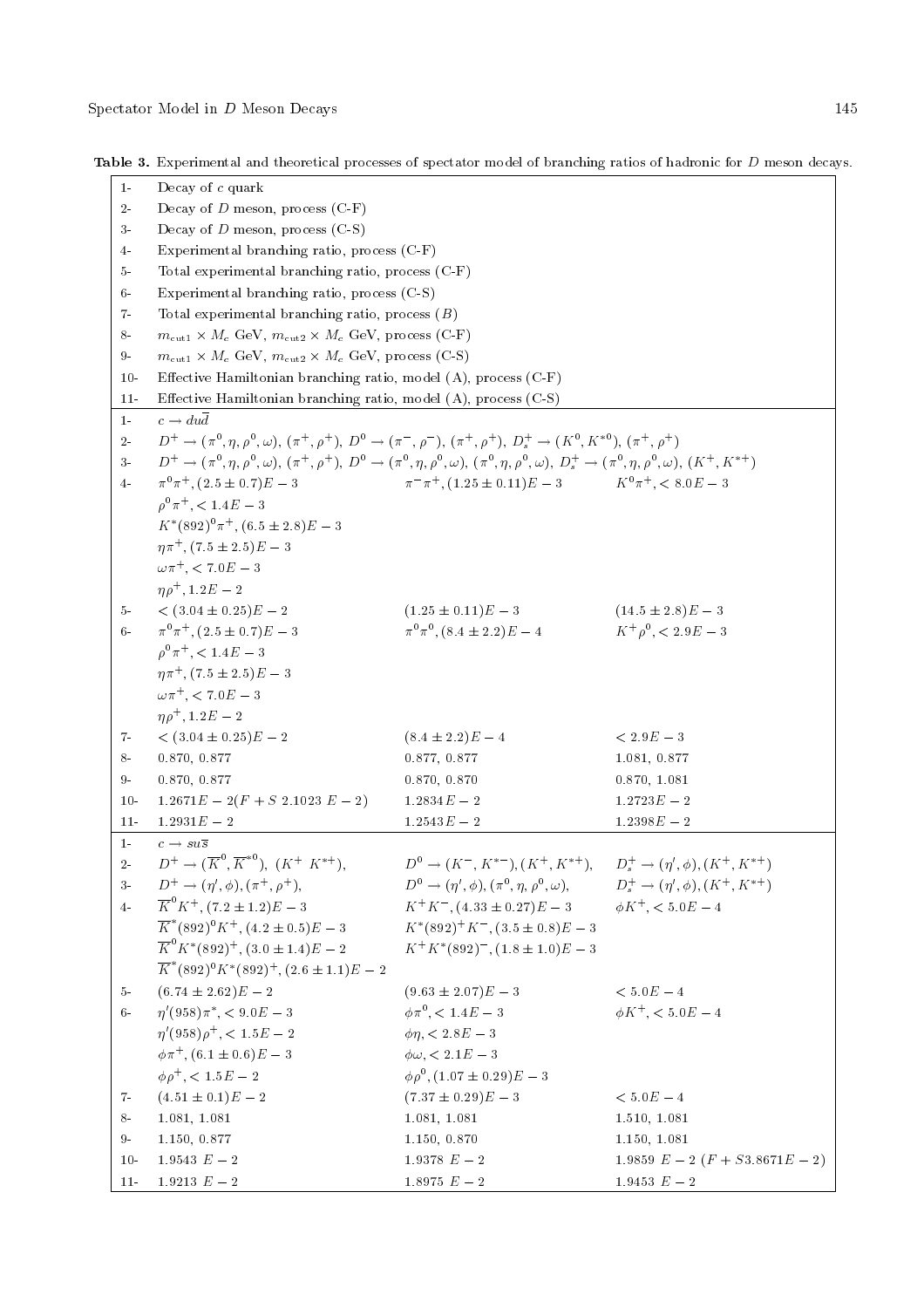| Process                          | $\Gamma_{HE} \times 10^{-15}$ | ${\rm BR}_{EH} \times 10^{-2}$ |
|----------------------------------|-------------------------------|--------------------------------|
| $c \rightarrow dud$              | 35.611                        | 31.262                         |
| $c \rightarrow du\overline{s}$   | 1.4608                        | 1 2824                         |
| $c \rightarrow su\bar{d}$        | 554.45                        | 486.74                         |
| $c \rightarrow s u \overline{s}$ | 26.927                        | 23.638                         |

**Table 4.** Decay rates and branching ratio of  $F + S$  of effective Hamiltonian.

#### **CONCLUSIONS**

In the present paper, the effective Hamiltonian theory and spectator quark model for c quark are used and the hadronic decays of D mesons are calculated. In this model, decays of the channel hadronic decays of D mesons are added. For colour favoured and colour suppressed, channel  $c \to du \overline{d}$  (e.g.  $D^+ \to \pi^0 \pi^+$ ) is considered and theoretical values very close to experimental ones are achieved. Finally, cases have been shown in which the theoretical values are better than the amplitude of all the decay rates calculated. Here, the total decay rates of the hadronic of charm quark in the effective Hamiltonian are obtained according to colour favoured and colour suppressed, and then the amplitude of colour favoured and colour suppressed processes are added to them to obtain their decay rates. Also, using the spectator model, the branching ratio of some D meson decays was obtained.

According to Tables 1 and 4, it is possible to compare the decay rates of processes  $c \rightarrow du\overline{d}$ ,  $c \rightarrow du\overline{s}$ and  $c \rightarrow su\overline{d}$ ,  $c \rightarrow su\overline{s}$ . The channels of  $c \rightarrow du\overline{s}$  and  $c \rightarrow su\overline{d}$  have tree-level decay rates and the channels of  $c \rightarrow du\overline{d}$  and  $c \rightarrow su\overline{s}$  have tree-level, plus Penguin, decay rates. According to Tables 1 and 4, we saw that the decay rates of channels  $c \rightarrow du\overline{d}$  and  $c \rightarrow su\overline{s}$  of colour favoured plus colour suppressed were more than the decay rates of the effective Hamiltonian. Hence, the branching ratio of colour favoured plus colour suppressed was less than the effective Hamiltonian. When we put the values of channels  $c \rightarrow du\overline{d}$  and  $c \rightarrow s u \bar{s}$  into the theoretical model, it is observed that the theoretical and experimental values are close.

In Table 3, it is seen that the effective Hamiltonian branching ratio of colour favoured plus colour suppressed is better than the effective Hamiltonian branching ratio of colour favoured or colour suppressed alone. The experimental value of the branching ratio of channel  $c \rightarrow su\bar{s}$  (e.g.  $D_s^+ \rightarrow \eta' K^+$ ,  $D_s^+ \rightarrow$  $\phi K^{*+}$ ) is less than 5.0E – 4 and the theoretical value of the branching ratio of colour favoured plus colour suppressed is less than 3.8671  $E-2$ . It is observed that the experimental and theoretical values are close. Also, for channel  $c \to du \overline{d}$  (e.g.  $D^+ \to \pi^0 \rho^+, D^+ \to \rho^0 \pi^+,$  $D^+ \rightarrow \omega \rho^+, D^+ \rightarrow \eta \pi^+$ , the experimental value of the branching ratio is less than  $(3.04 \pm 0.25)$   $E - 2$ and the theoretical value of the branching ratio of

colour favoured plus colour suppressed is less than 2.1023  $E - 2$ . We see that the experimental and theoretical values are close.

#### REFERENCES

- 1. Buras, A.J. \Theoretical review of B-physics", Nucl. Instrum Meth. A, 368, pp. 1-20 (1995).
- 2. Ali, A. and Greub, C. "An analysis of two-body nonleptonic B decays involving light mesons in the standard model", Phys. Rev. D, 57, pp. 2996-3016 (1998).
- 3. Altarelli, G., Cabibbo, N., Corbo, G., Maiani, L. and Martinelli, G. "Decay constants and semileptonic decays of heavy mesons", Nucl. Phys. B, 208, pp. 365-377 (1982); Ali, A. and Greub, C. \ Branching fraction and photon energy spectrum for  $b \rightarrow s\gamma$ ", Phys. Lett. B, 259, pp. 182-189 (1991); Atwood, D. and Soni, A. " $B - >$  eta-prime  $+X$  and the QCD anomaly", Phys. Lett. B, 405, pp. 150-156 (1997) and Kim, C.S., Kim, Y.G. and Lee, K.Y. "The bound state corrections to the semileptonic decays of the heavy baryons", Phys. Rev. D, 57, pp. 4002-4016 (1998).
- 4. Particle Data Group, European Physical J. C, 46(3) (2006).
- 5. Buchalla, G. "QCD corrections to charm quark decay in dimensional regularization", Nucl. Phys., B, 391, pp. 501-514 (1993).
- 6. Cottingham, W.N., Mehrban, H. and Whittingham, I.B. "Hadronic B decays: Supersymmetric enhancement and a simple spectator model", Phys. Rev. D, 60, pp. 114029-114042 (1999).

#### APPENDIX A

#### Partial Decay Rate

Squaring spin average term  $Q_1, \dots, Q_6$  is given by:

$$
[(\tilde{\sigma}^{\mu})(\tilde{\sigma}_{\mu})_{LL} + (\tilde{\sigma}^{\mu})(\sigma_{\mu})_{LR}]_{sp-av}^{2}
$$
  
\n
$$
= \alpha_{1}(1/16)(1+v_{i})(1+v_{k})(1+v_{j})[1-\cos(\theta_{k}-\theta_{i})]
$$
  
\n
$$
+ \alpha_{2}(1/16)(1-v_{i})(1+v_{k})(1-v_{j})[1+\cos(\theta_{k}-\theta_{j})]
$$
  
\n
$$
+ \alpha_{3}(1/16)\sqrt{1-v_{i}^{2}}(1+v_{k})\sqrt{1-v_{j}^{2}}[1+\cos(\theta_{j}-\theta_{i})]
$$
  
\n
$$
- \cos(\theta_{k}-\theta_{j}) - \cos(\theta_{k}-\theta_{i})].
$$
 (A1)

We must obtain the eight terms of the helicity states of the above equation and then add them up. So:

$$
[(\tilde{\sigma}^{\mu})(\tilde{\sigma}_{\mu})_{LL} + (\tilde{\sigma}^{\mu})(\sigma_{\mu})_{LR}]_{sp-av}^{2}
$$
  

$$
= (\alpha_{1}/2)[1 - v_{i}v_{k}\cos(\theta_{k} - \theta_{i})]
$$

$$
+ (\alpha_{2}/2)[1 + v_{k}v_{j}\cos(\theta_{j} - \theta_{k})]
$$

$$
+ (\alpha_{3}/2)\sqrt{1 - v_{i}^{2}}\sqrt{1 - v_{j}^{2}}.
$$
(A2)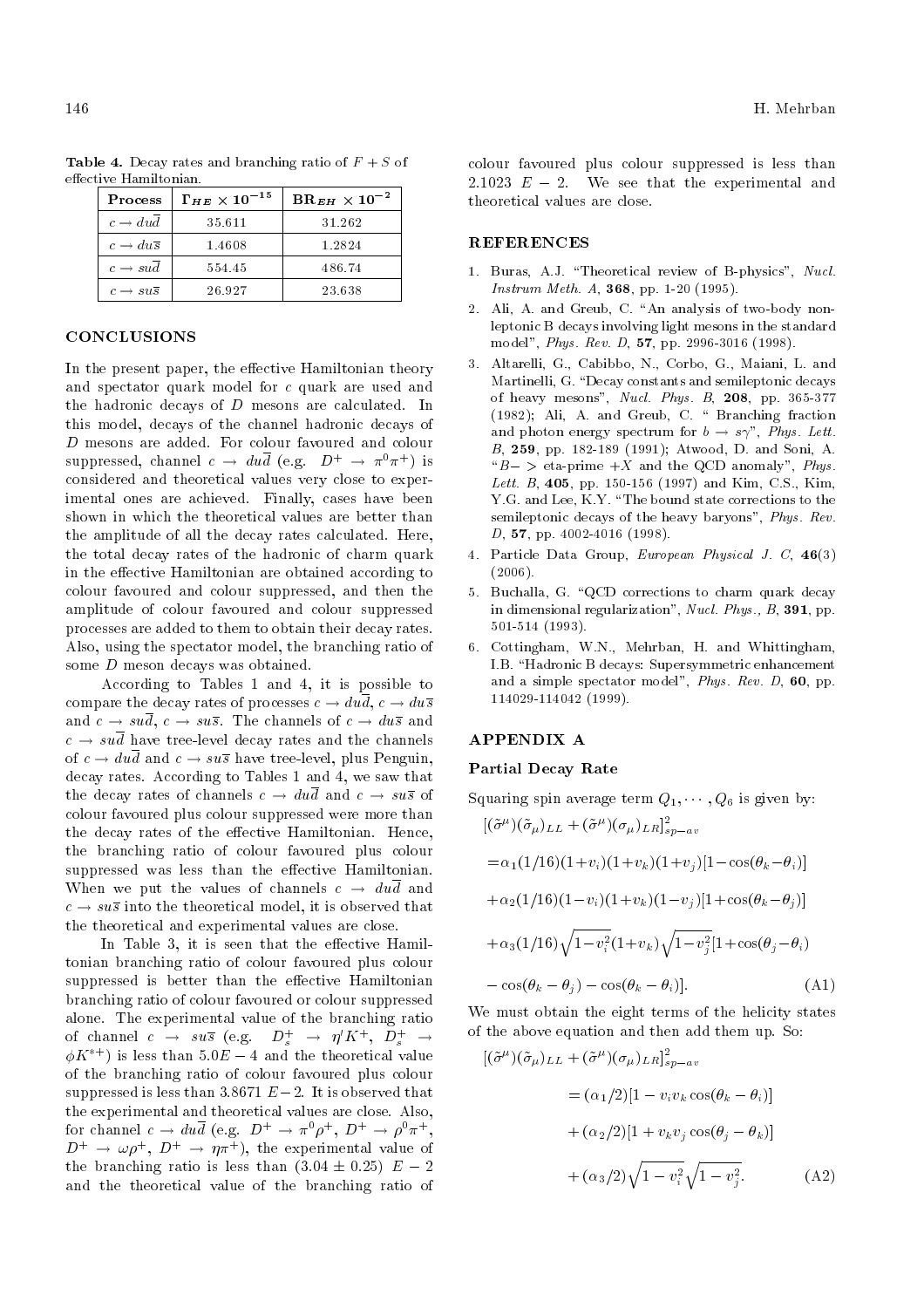After adding all colour combinations,  $\alpha_1$ ,  $\alpha_2$  and  $\alpha_3$ give:

$$
\alpha_1 = |d_1 + d_2 + d_3 + d_4|^2 + 2|d_1 + d_4|^2
$$
  
+ 2|d\_2 + d\_3|^2,  

$$
\alpha_2 = |d_5 + d_6|^2 + 2|d_5|^2 + 2|d_6|^2,
$$

$$
\alpha_3 = \text{Re}\{(3d_1 + d_2 + d_3 + 3d_4)d_6^*
$$

$$
+ (d_1 + 3d_2 + 3d_3 + d_4)d_5^* \}.
$$
 (A3)

The angle between the particle velocities must be physical,  $-1 \leq \cos(\theta_k - \theta_i) \leq 1$  and  $-1 \leq \cos(\theta_i \{\theta_k\} \leq 1$ . So, we should take variable  $p_i$  and  $p_k$ , or x and y as:

$$
p_i = xM_c/2, \qquad p_k = yM_c/2. \tag{A4}
$$

After the change of variable to  $x$  and  $y$ , the decay rate is given by:

$$
d^2\Gamma_{Q_1,\dots,Q_6}/dxdy = \Gamma_{0c}I_{ps}^{EH},\tag{A5}
$$

where:

$$
I_{ps}^{EH} = \alpha_1 I_{ps}^1 + \alpha_2 I_{ps}^2 + \alpha_3 I_{ps}^3,
$$
 (A6)

where:

$$
I_{ps}^{1} = 6xy.f_{ab}.(1 - h_{abc}),
$$
  
\n
$$
I_{ps}^{2} = 6xy.f_{bc}.(1 + h_{bca}),
$$
  
\n
$$
I_{ps}^{3} = 6xy.f_{ac}.h_{xa}.h_{yc}.
$$
\n(A7)

 $f_{ab}, f_{bc}, f_{ac}, h_{abc}$  and  $h_{bca}$  are defined by:

$$
\Gamma_{0c} = G_F^2 M_c^5 / 192\pi^3,
$$
  
\n
$$
f_{ab} = 2 - \sqrt{x^2 + a^2} - \sqrt{y^2 + b^2},
$$
  
\n
$$
h_{abc} = \frac{(f_{ab})^2 - (c^2 + x^2 + y^2)}{2\sqrt{x^2 + a^2}\sqrt{y^2 + b^2}},
$$
  
\n
$$
f_{bc} = 2 - \sqrt{x^2 + b^2} - \sqrt{y^2 + c^2},
$$
  
\n
$$
h_{bca} = \frac{(f_{bc})^2 - (a^2 + x^2 + y^2)}{2\sqrt{x^2 + b^2}\sqrt{y^2 + c^2}},
$$
  
\n
$$
f_{ac} = 2 - \sqrt{x^2 + a^2} - \sqrt{y^2 + c^2},
$$
  
\n
$$
h_{acb} = \frac{(f_{ac})^2 - (b^2 + x^2 + y^2)}{2\sqrt{x^2 + a^2}\sqrt{y^2 + c^2}},
$$

$$
h_{xa} = [1 - (x^2/(x^2 + a^2))]^{1/2},
$$
  
\n
$$
h_{yc} = [1 - (y^2/(y^2 + c^2))]^{1/2},
$$
  
\n
$$
h_{xb} = [1 - (x^2/(x^2 + b^2))]^{1/2},
$$
  
\n
$$
h_{yb} = [1 - (y^2/(y^2 + b^2))]^{1/2}.
$$
\n(A8)

Also:

$$
h_{xa} = [1 - (x^2/(x^2 + a^2))]^{1/2},
$$
  
\n
$$
h_{yc} = [1 - (y^2/(y^2 + c^2))]^{1/2}.
$$
\n(A9)

#### APPENDIX B

#### Two Boson System Spectator Model

The differential decay rates for a two boson system in the spectator quark model for current-current plus penguin operators in the effective Hamiltonian was obtained, where:

$$
\zeta_{ps(q,z)}^{\text{eff}} = \alpha_1 \zeta_1^{\text{eff}} + \alpha_2 \zeta_2^{\text{eff}} - \alpha_3 \zeta_3^{\text{eff}}.
$$
 (B1)

The integration region is restricted by condition  $\cos \theta_{is} \leq 1$ , thus:

$$
\zeta_1^{\text{eff}}, \zeta_2^{\text{eff}}, \zeta_3^{\text{eff}} \\
= \begin{cases}\n\zeta_{1ps}^{\text{eff}}, \zeta_{2ps}^{\text{eff}}, \zeta_{3ps}^{\text{eff}} & \text{if } (f_{si(z)})^2 \le 1 \\
0 & \text{otherwise}\n\end{cases} \tag{B2}
$$

where:

$$
f_{si(z)} = ([(m_i + m_s)/M_c]^2 - (q_{si}/M_c)^2
$$
  
+  $(1/M_c)\sqrt{m_s^2 + (\beta \Lambda z)^2}$   
 $\times \sqrt{(2m_i/M_c)^2 + x^2}) / (\beta \Lambda x z /M_c).$ 

Therefore, using Equation A7, the phase space parameters will be defined by:

$$
\zeta_{1ps}^{\text{eff}} = 6xy.f_{ab}.(1 - h_{abc}),
$$
  
\n
$$
\zeta_{2ps}^{\text{eff}} = 6xy.f_{bc}.(1 + h_{bca}),
$$
  
\n
$$
\zeta_{3ps}^{\text{eff}} = 6xy.f_{ac}.h_{xa}.h_{yc}.
$$
\n(B3)